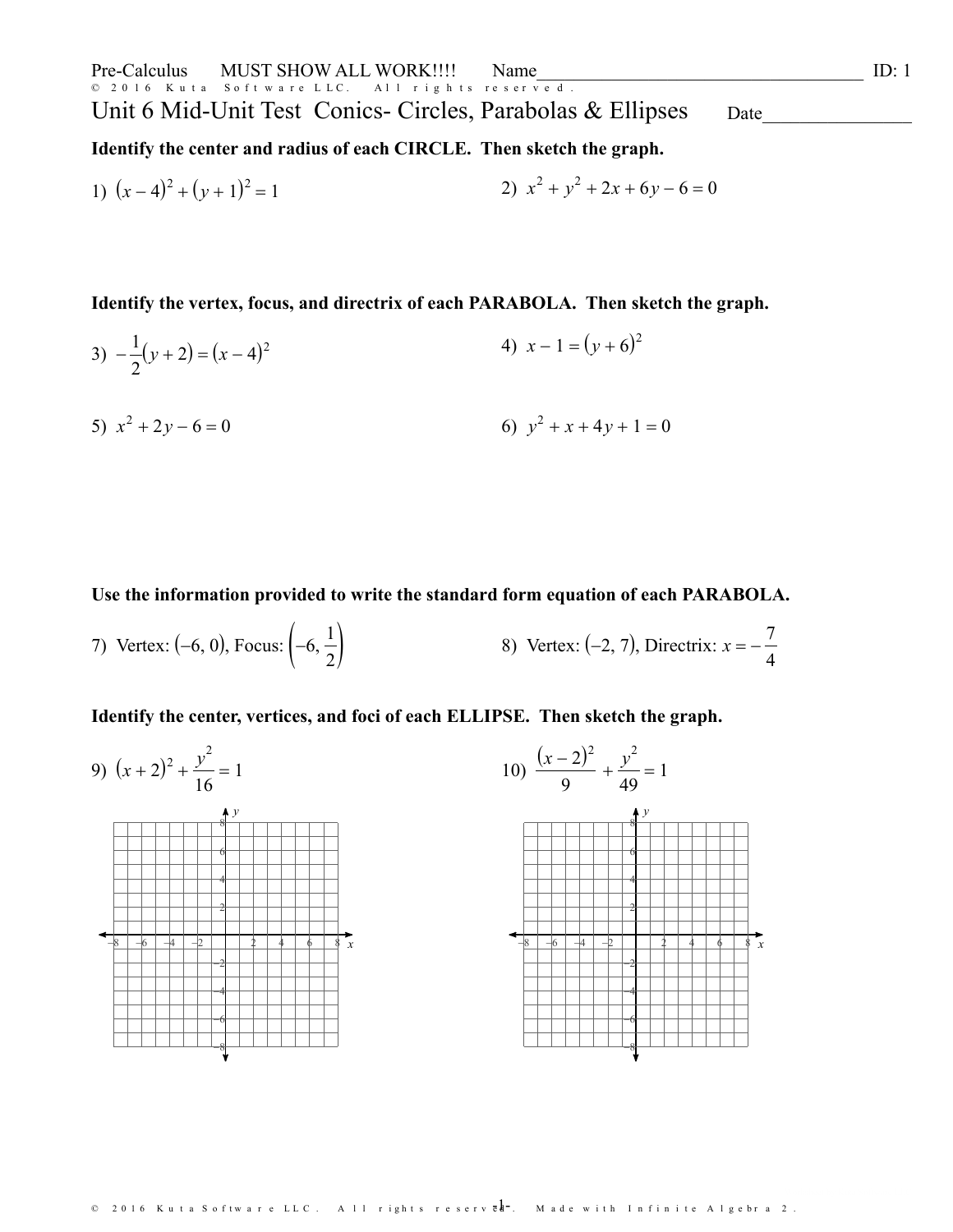

**Use the information provided towrite the standard form equation of each ELLIPSE.**

- 15) Vertices:  $(5, -4)$ ,  $(-21, -4)$ Foci:  $(-3, -4)$ ,  $(-13, -4)$
- 16) Center:  $(4, -9)$ Vertex:  $(9, -9)$ Focus:  $(8, -9)$

## **Classify each conic section and write its equation in standard form.**

17) 
$$
y^2 + 2x - 6y + 13 = 0
$$
  
18)  $x^2 + y^2 + 6x + 8y + 16 = 0$ 

19) 
$$
9x^2 + 16y^2 - 36x - 64y - 44 = 0
$$
  
20)  $16x^2 + y^2 + 6y - 7 = 0$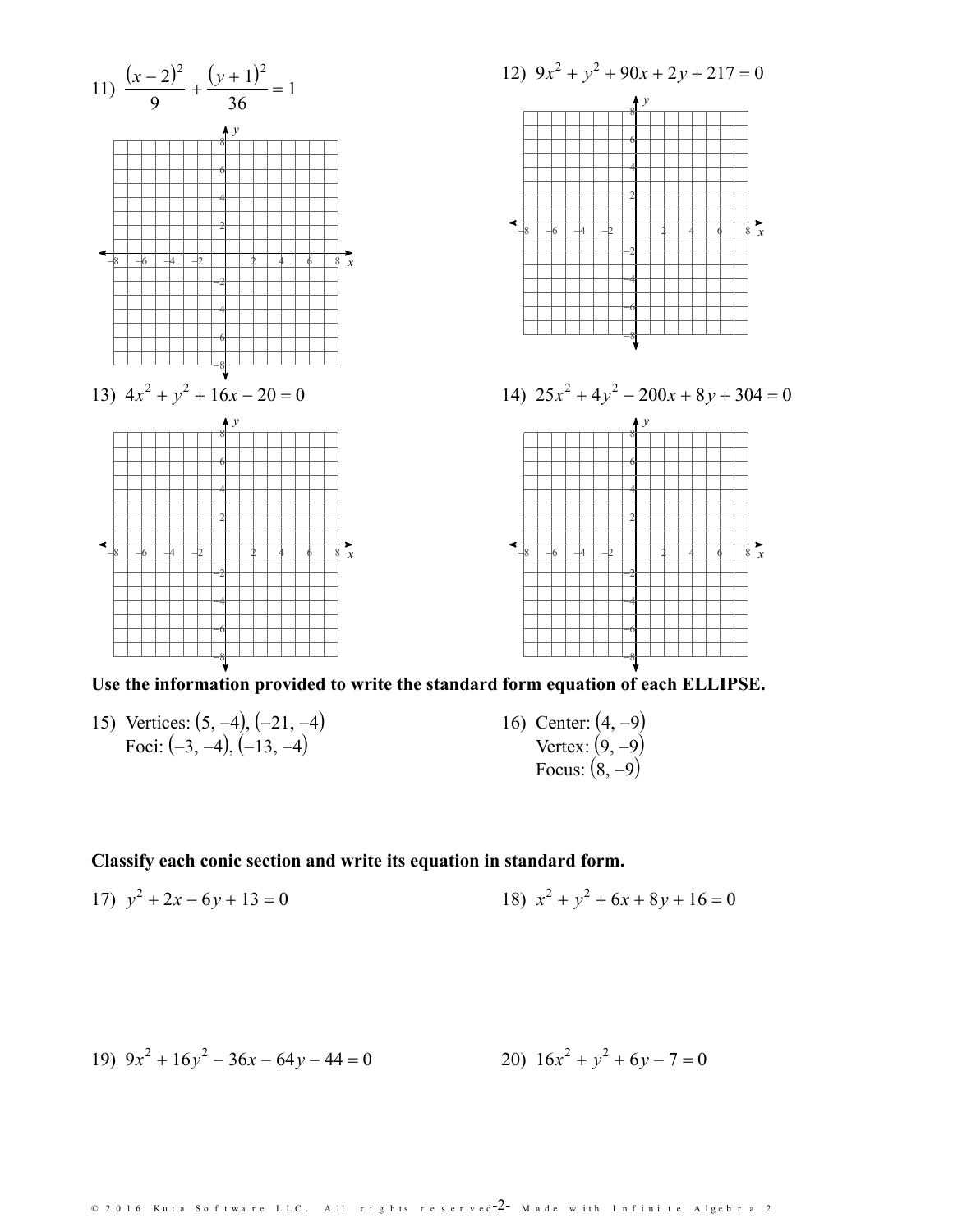## Answers to Unit 6 Mid-Unit Test Conics- Circles, Parabolas & Ellipses (ID: 1)



*x*

 $-8$  -6 -4 -2 | 2 4 6 8 x

 $\begin{array}{c} \begin{array}{c} \text{12} \\ \text{13} \end{array} \\ \text{14} \end{array}$ 



 $\begin{array}{c} \big\uparrow y \\ \hline 8 \big\downarrow \end{array}$  Center: (-1, -3)

Radius: 4

 $4$   $+$   $+$   $+$   $+$   $+$ 6